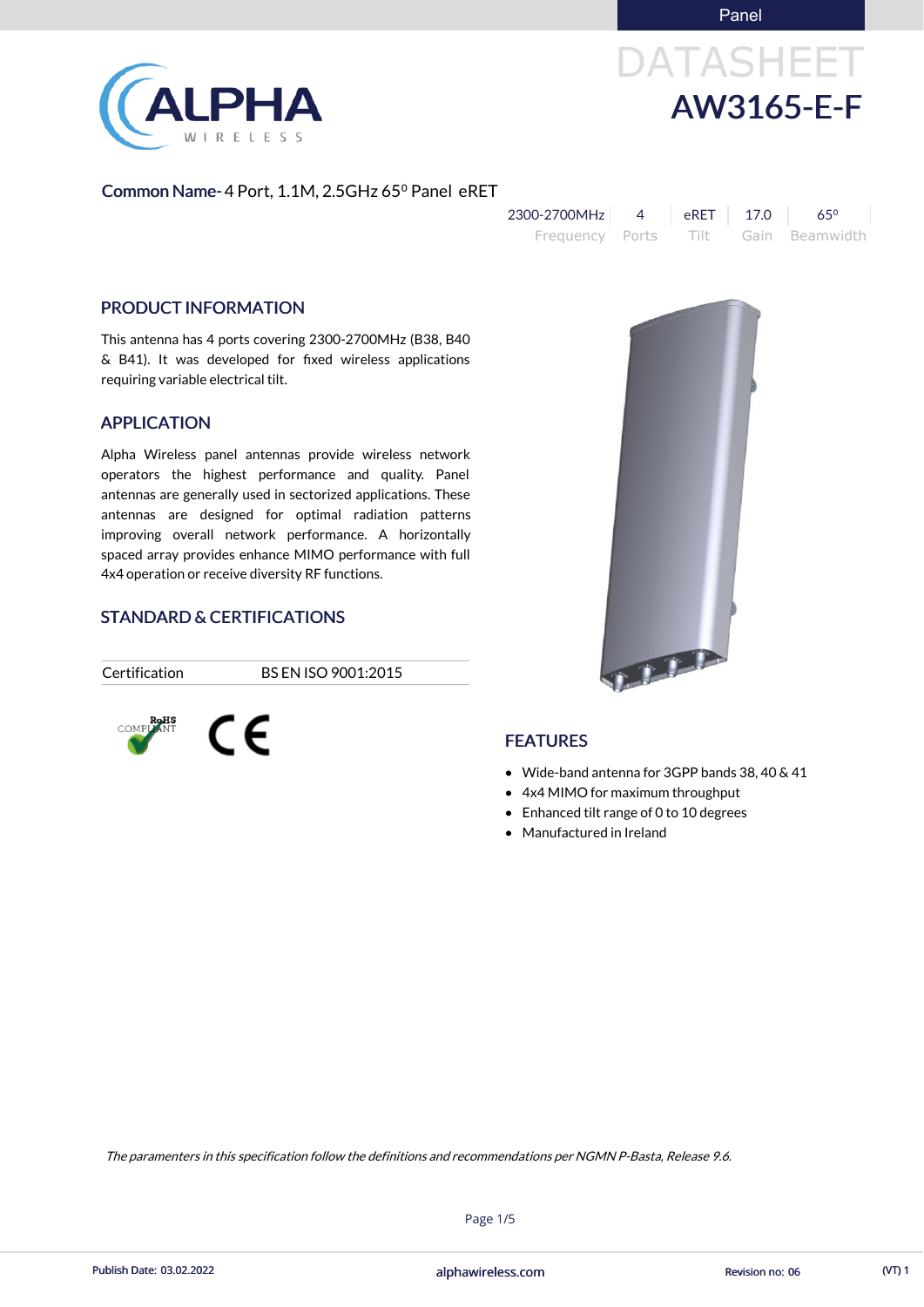

### AW3165-E-F

### TECHNICAL SPECIFICATION

| <b>Electrical Specifications</b>        |              |            |                     |  |
|-----------------------------------------|--------------|------------|---------------------|--|
| <b>Frequency Range</b>                  |              | <b>MHz</b> | 2300 - 2700MHz      |  |
| Polarisation                            |              | Degree     | +/-45° Slant Linear |  |
| Gain                                    | <b>Basta</b> | dBi        | $16.8 \pm 0.5$      |  |
|                                         | Max          | dBi        | 17.3                |  |
| Azimuth Beamwidth                       |              | Degree     | $65^\circ$          |  |
| Azimuth Beam Squint                     |              | Degree<    | $3^\circ$           |  |
| Elevation Beamwidth                     |              | Degree     | $7^\circ$           |  |
| <b>Electrical Downtilt</b>              |              | Degree     | $TOo - T10o$        |  |
| <b>Electrical Downtilt Deviation</b>    |              | Degree<    | $1^{\circ}$         |  |
| Impedance                               |              | Ohms       | 50                  |  |
| <b>VSWR</b>                             |              | $\prec$    | 1.5                 |  |
| <b>Return Loss</b>                      |              | dB         | 14                  |  |
| Isolation                               |              | dB         | 25                  |  |
| Front to Back Ratio: Total Power +/-30° |              | dB         | 30                  |  |
| Upper Sidelobe Suppression, Peak to 20° |              | dB         | 17                  |  |
| Cross-Polar Discrimination (0°)         |              | dB         | 16                  |  |
| Maximum Effective Power Per Port        |              | W          | 150                 |  |

### Representative Pattern Files





Azimuth **Elevation** 

For radiation pattern files, please login at www.alphawireless.com

### alphawireless.com

Publish Date: 03.02.2022 **Revision no: 06** (VT) 1

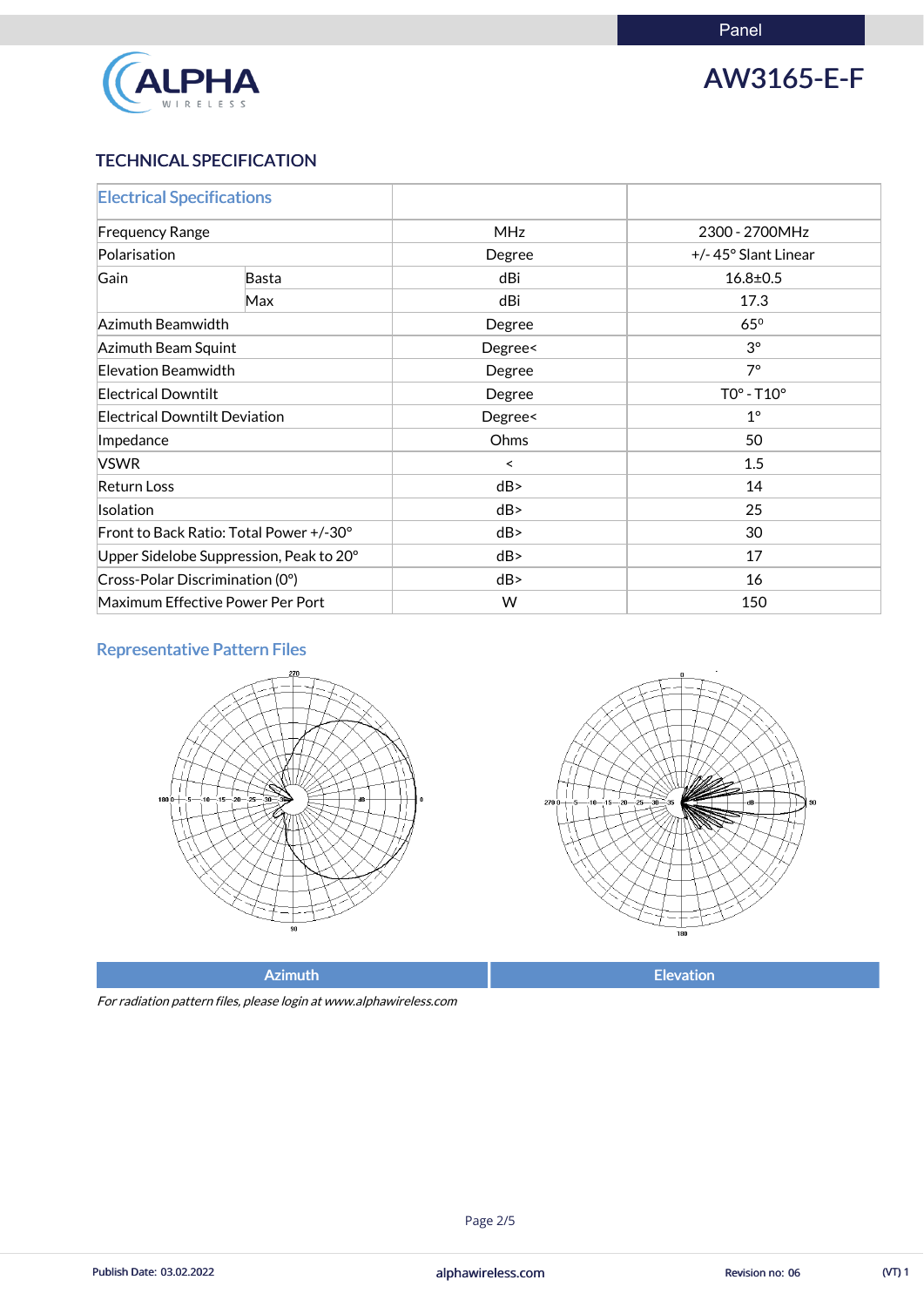

## AW3165-E-F

### TECHNICAL SPECIFICATION

| <b>Mechanical Specifications</b>                |                              |                                                      |
|-------------------------------------------------|------------------------------|------------------------------------------------------|
| Dimensions                                      | mm (in)                      | $1050(41.3) \times 280(11) \times 85(3.3)$ - (LxWxH) |
| Packing Size (LxWxD)                            | $mm$ (in)                    | 1320 (52) x 240 (9.4) x 178 (7)                      |
| Net Weight (antenna)                            | kg (lb)                      | 9(19.8)                                              |
| Net Weight (mount)                              | kg (lb)                      | 1.5(3.4)                                             |
| <b>Shipping Weight</b>                          | kg (lb)                      | 10.5(23.21)                                          |
| Connector Type (Female)                         |                              | $4.3 - 10$                                           |
| Connector Quantity                              |                              | $\overline{4}$                                       |
| <b>Connector Position</b>                       |                              | <b>Bottom</b>                                        |
| Windload Frontal (at Rated Wind Speed: 150km/h) | $N$ (lbf)                    | 320 (72)                                             |
| Windload Lateral (at Rated Wind Speed: 150km/h) | $N$ (lbf)                    | 120(27)                                              |
| Survival Wind Speed                             | $km/h$ (mph)                 | 200 (125)                                            |
| Radome Material                                 |                              | <b>UV-Stabilised PVC</b>                             |
| Radome Colour                                   | <b>RAL</b>                   | 7035 (light grey)                                    |
| <b>Product Compliance Environmental</b>         |                              | <b>RoHS</b>                                          |
| Lightning Protection                            |                              | DC Grounded                                          |
| Cold Temperature Survival                       | $^{\circ}$ C ( $^{\circ}$ F) | $-40(-40)$                                           |
| Hot Temperature Survival                        | $^{\circ}$ C ( $^{\circ}$ F) | 70 (158)                                             |

### Array Layout and RET Information

|           |                |                                                             |         |                  | Configuration                  |                                                         |
|-----------|----------------|-------------------------------------------------------------|---------|------------------|--------------------------------|---------------------------------------------------------|
|           |                |                                                             |         |                  | 2300-2700MHz                   | One RET for both arrays: Y1, Y2                         |
|           |                |                                                             |         |                  | <b>Total Quantity</b>          | One RET Motor Controller                                |
|           |                |                                                             |         |                  | <b>Location and Interface</b>  |                                                         |
| <b>Y1</b> | Y <sub>2</sub> |                                                             |         |                  | <b>RET Controller Location</b> | Inside antenna radome housing                           |
|           |                |                                                             |         |                  | <b>RET</b> Interface           | Pair of AISG 8 Pin DIN connectors, one male, one female |
|           |                |                                                             |         |                  | <b>RET Interface Quantity</b>  | One pair of AISG 8 Pin DIN connectors                   |
|           |                |                                                             |         |                  | <b>RET Interface Location</b>  | On connector plate located at bottom of antenna         |
|           |                | Note: Coloured box sizes do<br>not represent antenna sizes. |         |                  | Electrical                     |                                                         |
|           |                |                                                             |         |                  | Input Voltage                  | $10 - 30V$                                              |
| Array     |                | Frequency<br>MHz                                            | Ports   | <b>RET</b><br>ID | Power Idle Mode                | $\leq 1W$                                               |
| Y1        |                | 2300 - 2700                                                 | $1 - 2$ | 1                | Power Active Mode              | ~< 10W                                                  |
| Y2        |                | $2300 - 2700$                                               | $3 - 4$ | 1                | Protocol                       | 3GPP / AISG 2.0                                         |

### alphawireless.com

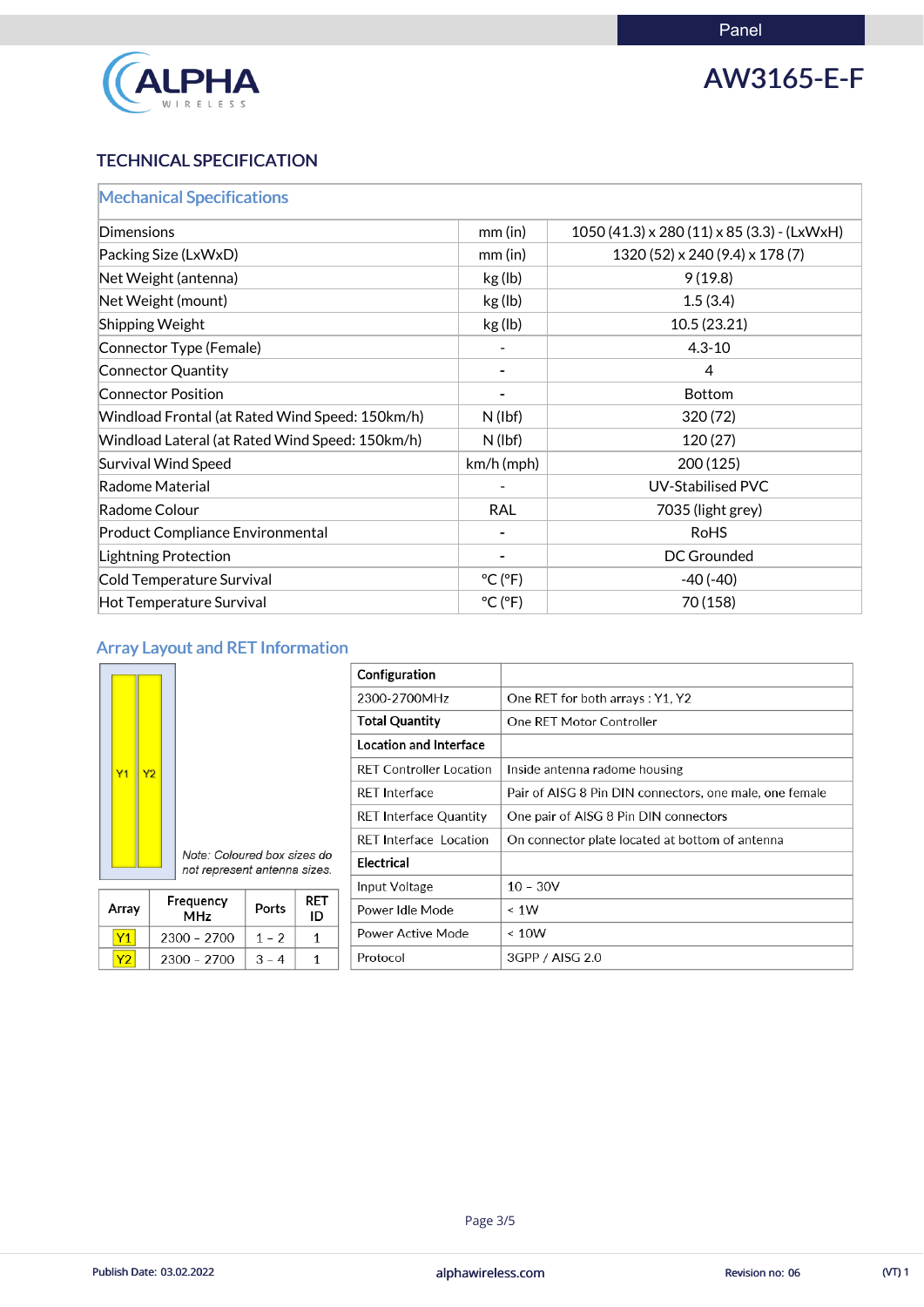

## AW3165-E-F

### Mechanical Illustration

### All measurements are in mm (in)







(VT) 1



### Publish Date: 03.02.2022 **alphawireless.com** alphawireless.com Revision no: 06